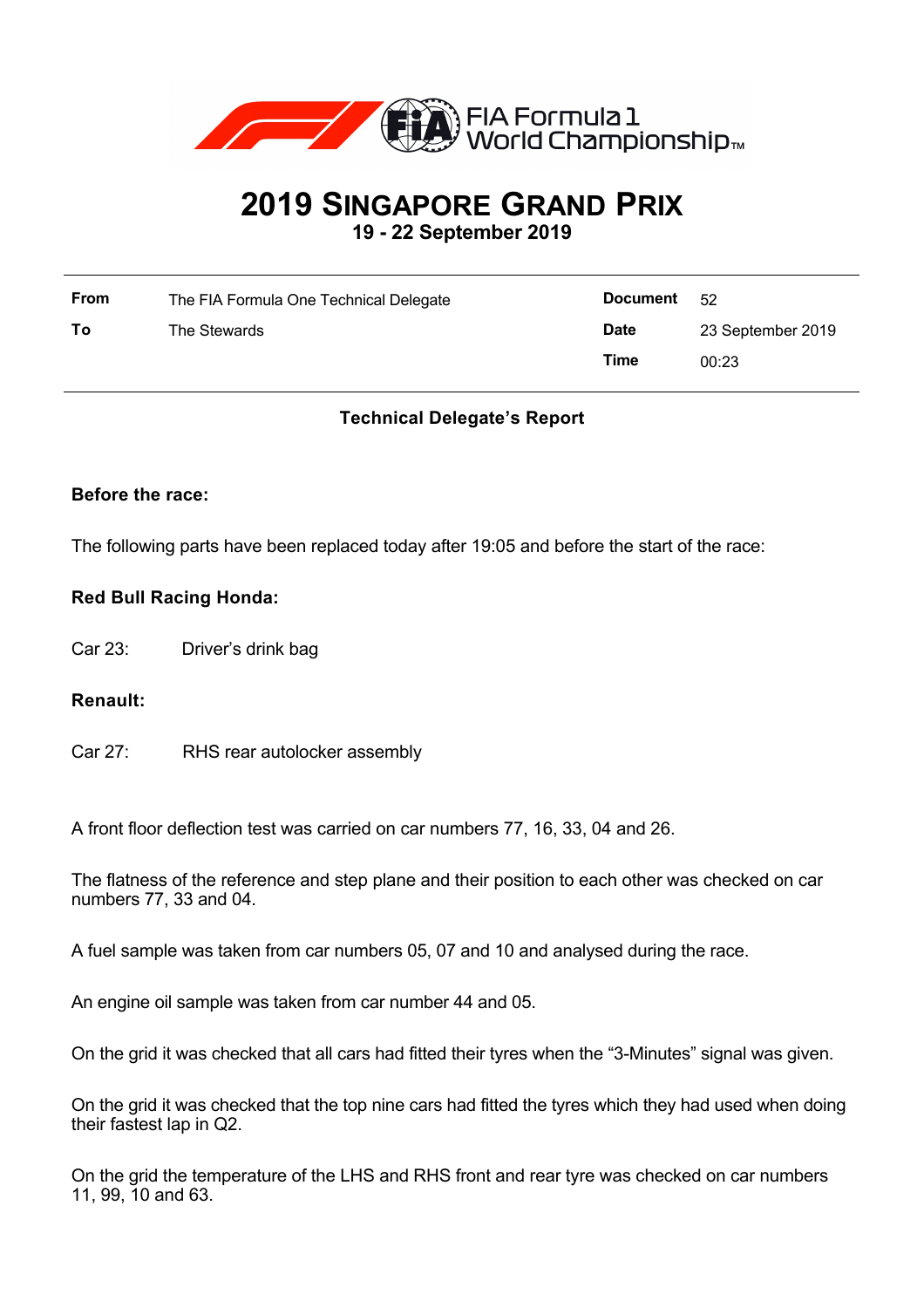On the grid the minimum tyre starting pressure of the LHS and RHS front and rear tyre was checked on all cars.

#### **After the race:**

The following cars were weighed:

| <b>Driver</b>          |
|------------------------|
| Lewis Hamilton         |
| Valtteri Bottas        |
| Sebastian Vettel       |
| <b>Charles Leclerc</b> |
| Max Verstappen         |
| Alexander Albon        |
| Nico Hülkenberg        |
| Romain Grosjean        |
| <b>Lando Norris</b>    |
| <b>Lance Stroll</b>    |
| Antonio Giovinazzi     |
| <b>Pierre Gasly</b>    |
| <b>Robert Kubica</b>   |
|                        |

The steering wheel of all classified cars has been checked.

Car numbers 99 and 10 were checked for the following:

- 1) Bodywork around the front wheels
- 2) Front wing height and overhang
- 3) Rear wing height and overhang
- 4) Front and rear wing width
- 5) Rear wing configuration
- 6) Rear bodywork area
- 7) Rear winglet height
- 8) Skidblock thickness
- 9) Stepped bottom
- 10) Diffuser height
- 11) Diffuser area
- 12) Overall height
- 13) Overall width

The profile of the in Article 3.3.1 of the 2019 Formula One Technical Regulations prescribed front wing section was checked on car numbers 99 and 10.

The minimum distance between the adjacent rear wing sections at any longitudinal vertical plane was checked on car numbers 99 and 10.

It was confirmed for car numbers 99 and 10 that any vertical cross section of bodywork normal to the car centre line and situated in the volumes defined in Article 3.5.7 form one tangent continuous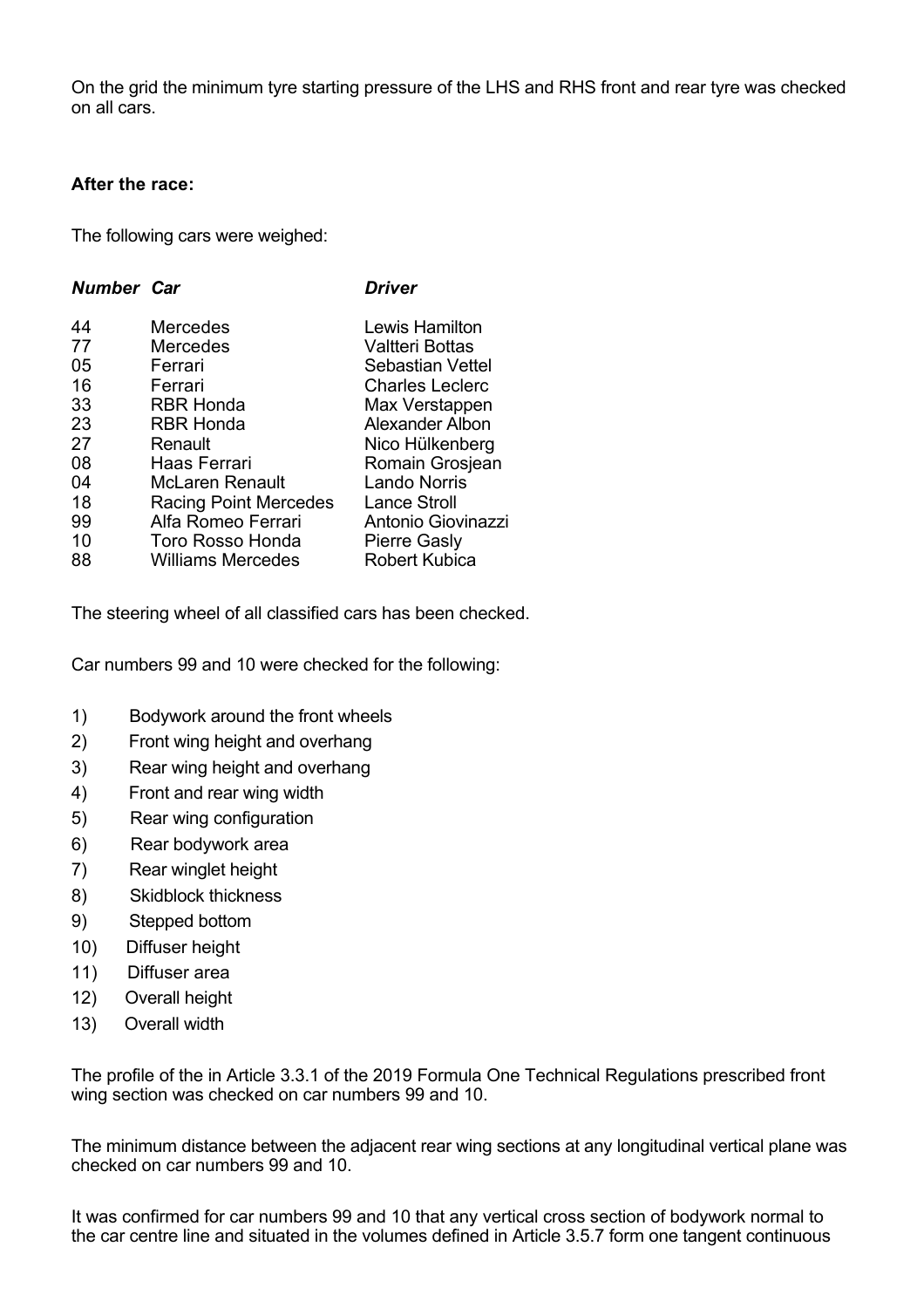curve on its external surface with a radius no less than 75mm.

The concave radius of sections of the two rear wing elements which are in contact with the external air stream was checked on car numbers 99 and 10.

The front and rear brake air duct dimensions were checked on car numbers 99 and 10.

A front wing flap deflection test was carried out on car numbers 99 and 10.

The oil consumption was checked on car numbers 44, 77, 05, 16, 33, 23, 03, 27, 08, 55 and 10.

The plenum temperature was checked on all cars.

The IVT code and calibration checksums were checked on all cars.

The ES state of charge on-track limits were checked on all cars.

The lap energy release and recovery limits were checked on all cars.

The MGU-K power limits were checked on all cars.

The maximum MGU-K speed was checked on all cars.

The maximum MGU-K torque was checked on all cars.

The maximum MGU-H speed was checked on all cars.

The TAG320 locked status was checked on all cars.

The session type has been confirmed for all cars.

Chassis FIA checksum was checked on all cars taking part in the race.

The torque coordinator demands were checked on car numbers 44, 05, 16, 33 and 23.

The torque control was checked on car numbers 44, 05, 16, 33 and 23.

The rear brakes pressure control was checked on car numbers 44, 05, 16, 33 and 23.

The brake temperature warnings were checked on car numbers 44, 05, 16, 33 and 23.

The race start data of car numbers 44, 77, 05, 16, 33, 23, 03, 27, 55 and 04 have been checked.

Single clutch paddle use for the race start has been checked on all cars.

The MGU-K use at the race start was checked on all cars.